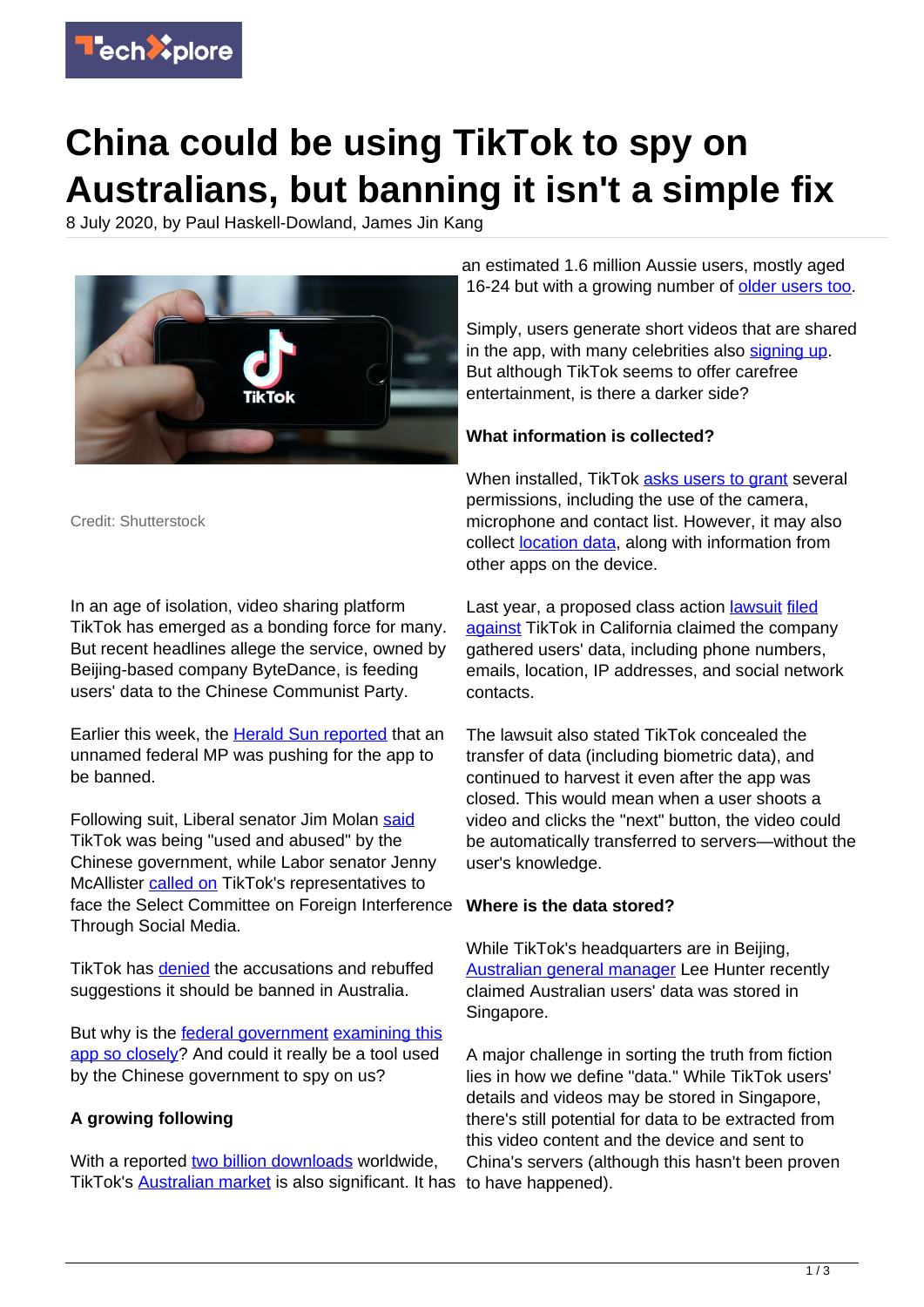

Hypothetically, it would then be possible for Chinese authorities to use biometric data to identify imposed ban, data can't be retrospectively erased. people using facial recognition. It would also be possible to map rooms and locations by using ["feature extraction](https://deepai.org/machine-learning-glossary-and-terms/feature-extraction#:~:text=Feature%20extraction%20is%20a%20process,of%20computing%20resources%20to%20process.)" (a machine learning method) on or agency concerned (in this case, TikTok). videos.

This could then aid the creation of new, advanced deepfake videos potentially targeting specific people.

While this may seem far-fetched, there have already been preemptive TikTok bans within major organizations to ensure sensitive information isn't leaked.

For instance, the app has been banned from devices used by the [Australian Defense](https://www.abc.net.au/news/science/2020-01-16/defense-ban-tiktok-china-security-fears/11869512) [Department,](https://www.abc.net.au/news/science/2020-01-16/defense-ban-tiktok-china-security-fears/11869512) the [US Department of Defense](https://www.nytimes.com/2020/01/04/us/tiktok-pentagon-military-ban.html), and even entire countries—with the [Indian government](https://techcrunch.com/2020/06/29/india-bans-tiktok-dozens-of-other-chinese-apps/) announcing a nationwide ban last month.

## **Privacy issues**

ByteDance [claims](https://datacenterfrontier.com/growth-of-tiktok-boosts-data-center-appetite-for-bytedance/#:~:text=%E2%80%9CWe%20store%20all%20TikTok%20US,to%20serve%20the%20Chinese%20market.//) its data is stored in servers in the apps and websites. But users could still use proxies US and Singapore: "Our data centers are located entirely outside of China, and none of our data is subject to Chinese law."

TikTok's privacy policy is ambiguous. As of January, [it states:](https://www.tiktok.com/legal/privacy-policy?lang=en) "You should understand that no data storage system or transmission of data over the Internet or any other public network can be guaranteed to be 100% secure."

From a user privacy perspective, TikTok has access to a device's location and a user's personal information. Although TikTok's servers may be located outside China, it's very difficult (if not impossible) to confirm where this data could end up, or what it could be used for.

While the location of servers can be important, possession of data is more relevant. Once data is obtained, it can be used. If data is stored on a server in Australia, for instance, Australian jurisdiction applies. But once it is sent to another country, that country's laws take precedent.

And if a TikTok user decides to delete their content

from their device, or if there is a government-Once information is transferred, it's impossible to retract without the cooperation of the organization

#### **Can the government actually ban TikTok?**

The fact is, enforcing an Australia-wide ban on TikTok isn't a simple prospect. While the federal government could request the app's removal from the Apple App Store and Google Play Store, it could only do this for Australian regions and marketplaces.

Users in Australia would still be able to download TikTok from another region's store, or via a thirdparty source. Also, banning the app [won't](https://www.indiatvnews.com/technology/apps-chinese-apps-banned-will-they-vanish-from-phones-what-happens-next-tells-cyber-expert-630322) [automatically remove it](https://www.indiatvnews.com/technology/apps-chinese-apps-banned-will-they-vanish-from-phones-what-happens-next-tells-cyber-expert-630322) from devices on which it is already installed.

Blocking access to TikTok's servers would be done in conjunction with internet service providers (such as Telstra and Optus), as they can block access to or [Virtual Private Networks](https://us.norton.com/internetsecurity-privacy-what-is-a-vpn.html) (VPNs) to circumvent these controls.

And even if TikTok was banned, citizen data already handed over would remain stored, and could be accessed for the foreseeable future.

This article is republished from [The Conversation](https://theconversation.com) under a Creative Commons license. Read the [original article](https://theconversation.com/china-could-be-using-tiktok-to-spy-on-australians-but-banning-it-isnt-a-simple-fix-142157).

Provided by The Conversation